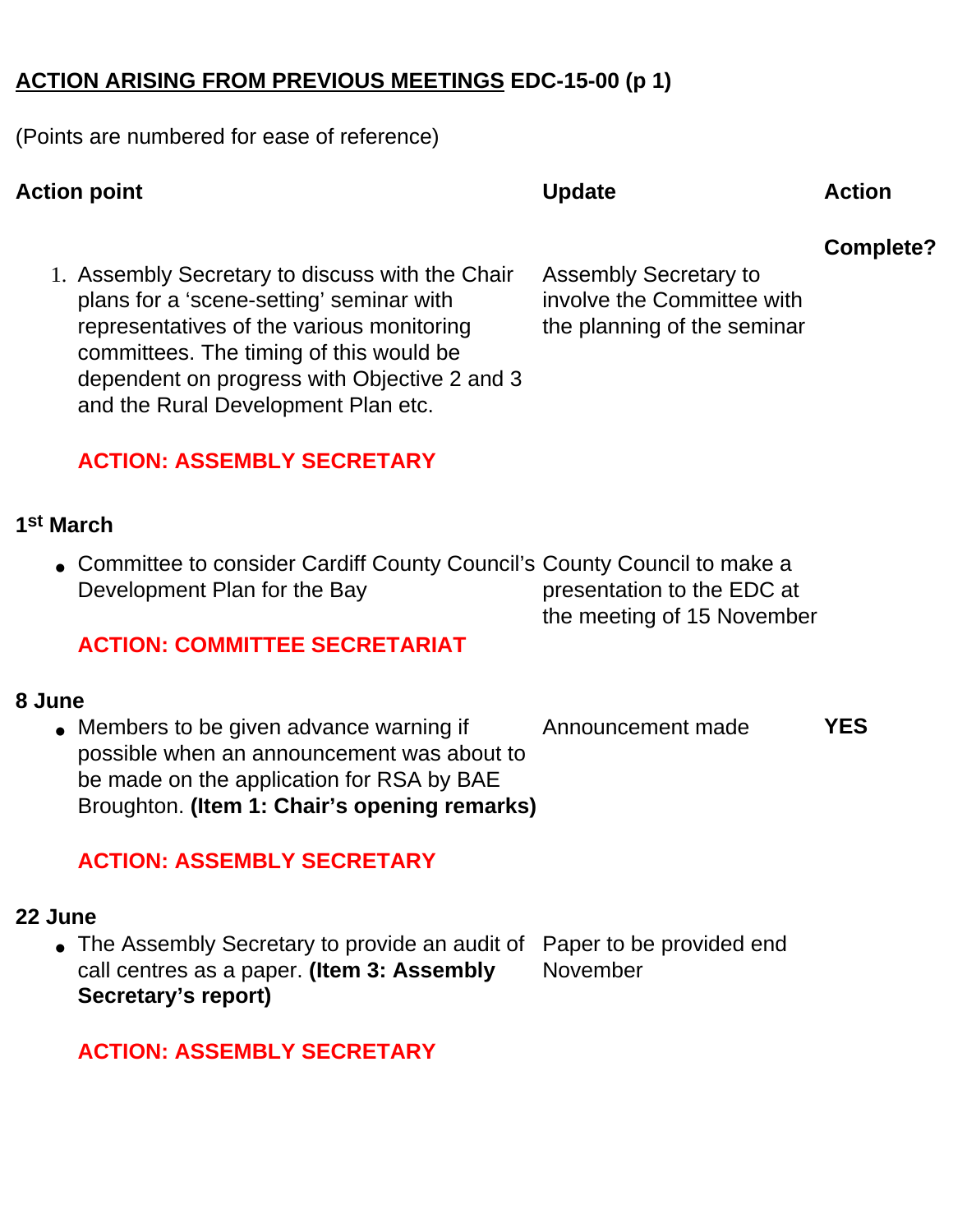• The Assembly Secretary to talk to Stephen Timms, Treasury minister, to enlist Treasury support for regional distortion. Committee to return to the issue. **(Item 4: Operating Aids)**

# **ACTION: ASSEMBLY SECRETARY/CHAIR AND CLERK**

# **6 July**

• The Auditor General's and the Audit Committee's reports on Cardiff Bay Development Corporation to be considered by the EDC

# **ACTION: CHAIR AND CLERK**

Ongoing

• The expert adviser to include recommendations on monitoring and evaluation of the Structural Funds in the context of the review of business support and development

# **ACTION: EXPERT ADVISER**

• The Assembly Secretary to provide members with information on the visit of the Royal Commission on Environmental Pollution

# **ACTION: ASSEMBLY SECRETARY**

• The issue of childcare and the WAC report to be included on the next agenda. To be included in October/ November

# **ACTION: CHAIR AND CLERK**

Assembly Secretary to update

Reports to be considered in November (subject to Audit Committee's timetable).

Papers circulated on 14th September

**YES**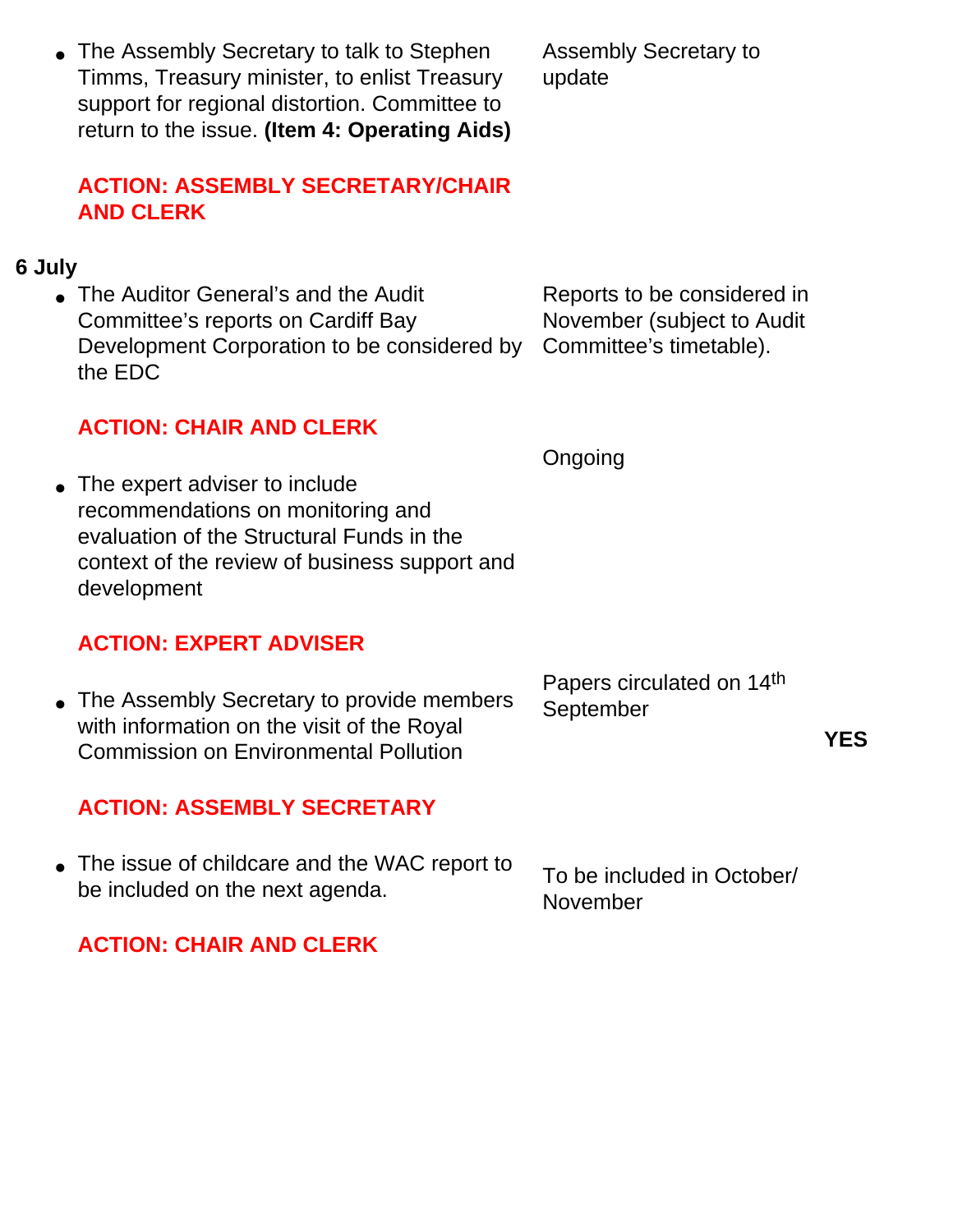| informed of progress on the Hyder issue<br>$\bullet$ Further thought to be given to a possible                                                                                                                                      | update                                 |
|-------------------------------------------------------------------------------------------------------------------------------------------------------------------------------------------------------------------------------------|----------------------------------------|
| change in guidance to WIDAB following<br>devolution                                                                                                                                                                                 |                                        |
| • The Assembly Secretary to give further thought<br>to points raised by members with regard to<br>sector selectivity and the issue of whether<br>WIDAB advice should be over-ruled where a<br>particular scheme was deemed to be of | <b>Assembly Secretary to</b><br>update |
| sufficiently critical importance to the economy<br>in a particular region (Item 3: Assembly<br>Secretary's report)                                                                                                                  | <b>Assembly Secretary to</b><br>update |

#### **ACTION: ASSEMBLY SECRETARY**

• The Assembly Secretary to keep members

Assembly Secretary to

- The Assembly Secretary to provide members with a notional package which might be offered to an inward investor. • The Assembly Secretary to update members In hand. Assembly Secretary to update
- on the ONS report which was to be issued shortly.

**ACTION: ASSEMBLY SECRETARY** Paper to be provided in November

**20th July**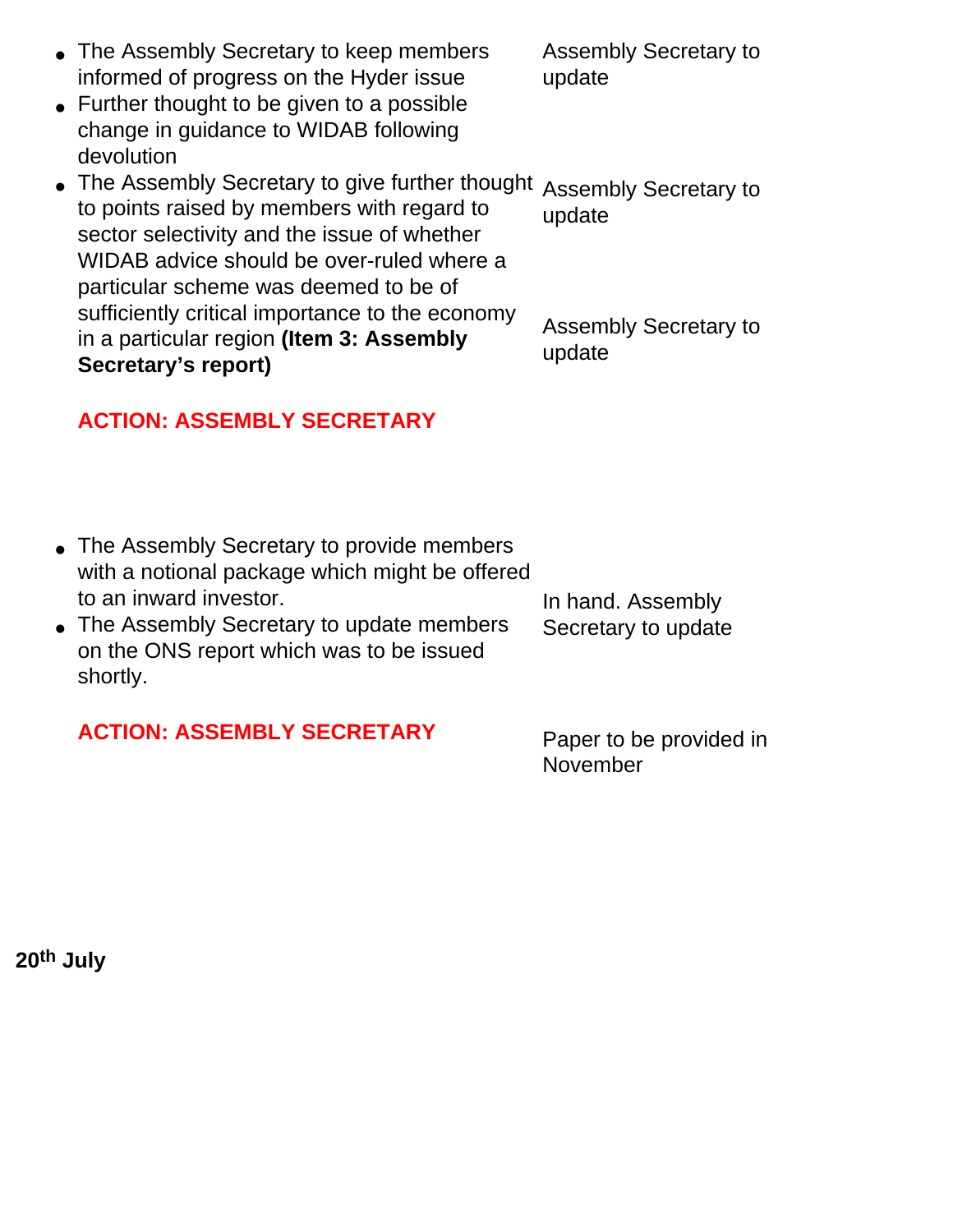• The Committee's work on the National Economic Development Strategy to ensure that into account in ongoing targets are consistent with those in Betterwales. work on the Strategy which com and the Structural Fund Programme Complements, and that the base year is clear In hand. This will be taken is now proceeding

### **ACTION: CHAIR AND CLERK**

- The Assembly Secretary to produce a paper for the Autumn setting-out alternative uses of the budget available, to include proposals from the range of agencies which would deliver the programmes. Assembly Secretary to update
- Assembly Secretary to provide an indicative figure for the cost of resourcing the provision of economic data Paper to be provided in November

# **ACTION: ASSEMBLY SECRETARY**

• WEFO to advise on sums associated with regional and local plans.

Chief Executive of WEFO to update

### **ACTION: ASSEMBLY SECRETARY/JOHN CLARKE**

#### **13th September**

• Chair to write to all those involved in the Committee's trip to Ireland, thanking them for their efforts**. [Item 1: Chair's Opening Remarks]**

Letters issued on 21st September **YES**

#### **ACTION: CHAIR AND CLERK**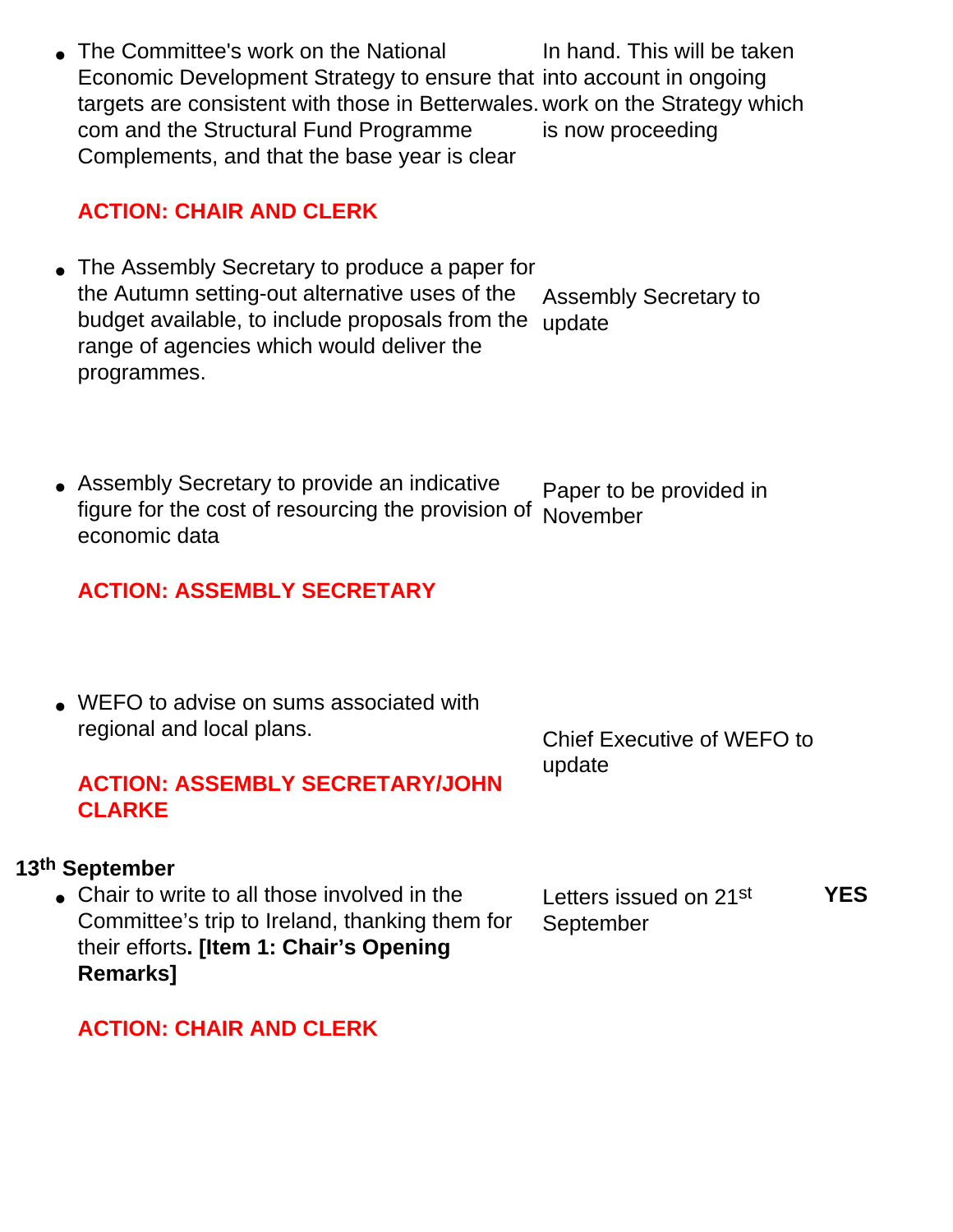- Inaccurate reference to "WPB" in paragraph 3.3 of the minutes of  $6<sup>th</sup>$  of July to be amended to "WPD".
- Third bullet point on page 2 of minutes of  $20<sup>th</sup>$ July to make reference to the Assembly Secretary's commitment to making extra resources available should the spending profile require. **[Item 2: Minutes of meetings of 6th and 20th July]**

# **ACTION: CHAIR AND CLERK**

• Assembly Secretary to provide members with information about the All Wales Task Force on this table the Steel Industry **[Item 3: Assembly Secretary's Report]** See update at the end of **YES**

# **ACTION: ASSEMBLY SECRETARY**

• Assembly Secretary to revisit the issue of related budgets in other MEGs (paragraph 26 of EDC-14-00(p5)).

#### **ACTION: ASSEMBLY SECRETARY**

• Committee to return to the issue of economic activity in the context of its work on the National Economic Development Strategy

# **ACTION: CHAIR AND CLERK**

25. Assembly Secretary to clarify basis for the estimated commitments figure for Cardiff Bay (paragraph 11 of EDC 14-00 (p5))

#### **ACTION: ASSEMBLY SECRETARY**

26. Assembly Secretary to ensure that paper on the draft budget included estimated measures of outcomes in relation to

To be considered in the context of the budget discussions

Paper to be provided in November

The First Secretary is writing to the Chair on this matter

To be considered in the context of the budget discussions

**YES**

**YES**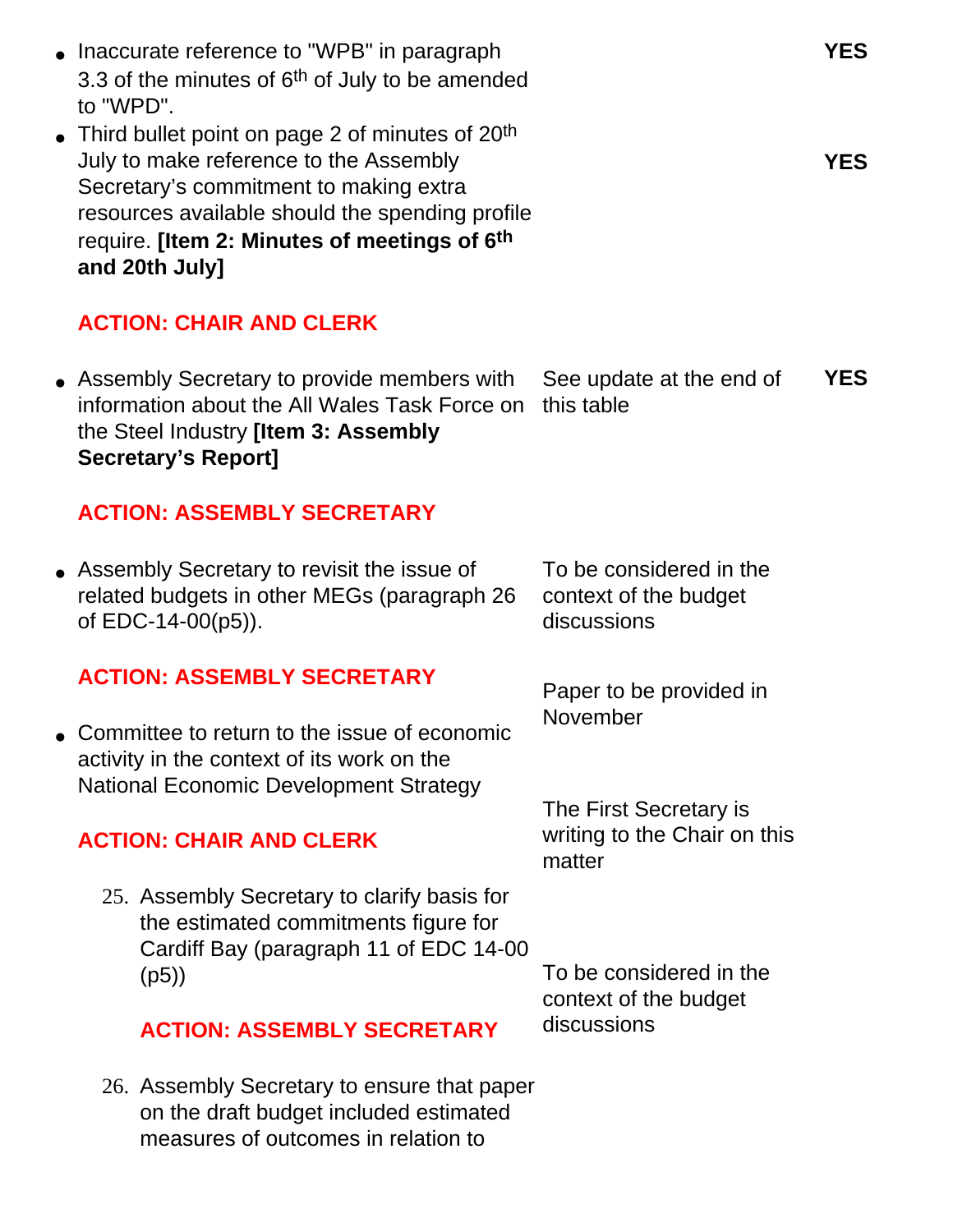increased/decreased inputs. **[Item4: Budget Priorities]**

# **ACTION: ASSEMBLY SECRETARY**

- John Clarke to report on the impact of the delays in fast track approvals on the programme's expenditure profile.
- John Clarke to report to the Committee on the PMC's forthcoming discussion of the relationship between regional and local plans.
- John Clarke to investigate a reported delay in publishing the minutes of the PMC**.[Item 5: Structural Funds]**

# **ACTION: JOHN CLARKE**

• Clerk to submit members' comments on the draft report on stage 1 of the Quinquennial Review of the WDA and the terms of reference for the second stage to the Assembly Secretary [**Item 7: Quinquennial Review of the WDA]**

# **ACTION: CLERK**

● Chair to write to Michael Cochlin thanking him, In hand on behalf of the Committee, for his contribution to its work.

# **ACTION: CHAIR**

# **ALL-WALES TASK FORCE ON STEEL JOB LOSSES**

# **AN UP-DATE FOR THE ECONOMIC DEVELOPMENT COMMITTEE**

1. The All-Wales Task Force held its first meeting on Thursday, 5 October. It was Chaired by Edwina Hart, Finance Secretary who stood in for the First Secretary at short notice. A list of those who attended is attached for reference.

EDC-15-00 (p8)/Chief Executive of WEFO to update

EDC-15-00 (p8)/Chief Executive of WEFO to update

EDC-15-00 (p8)/Chief Executive of WEFO to update

Awaiting final comments from members